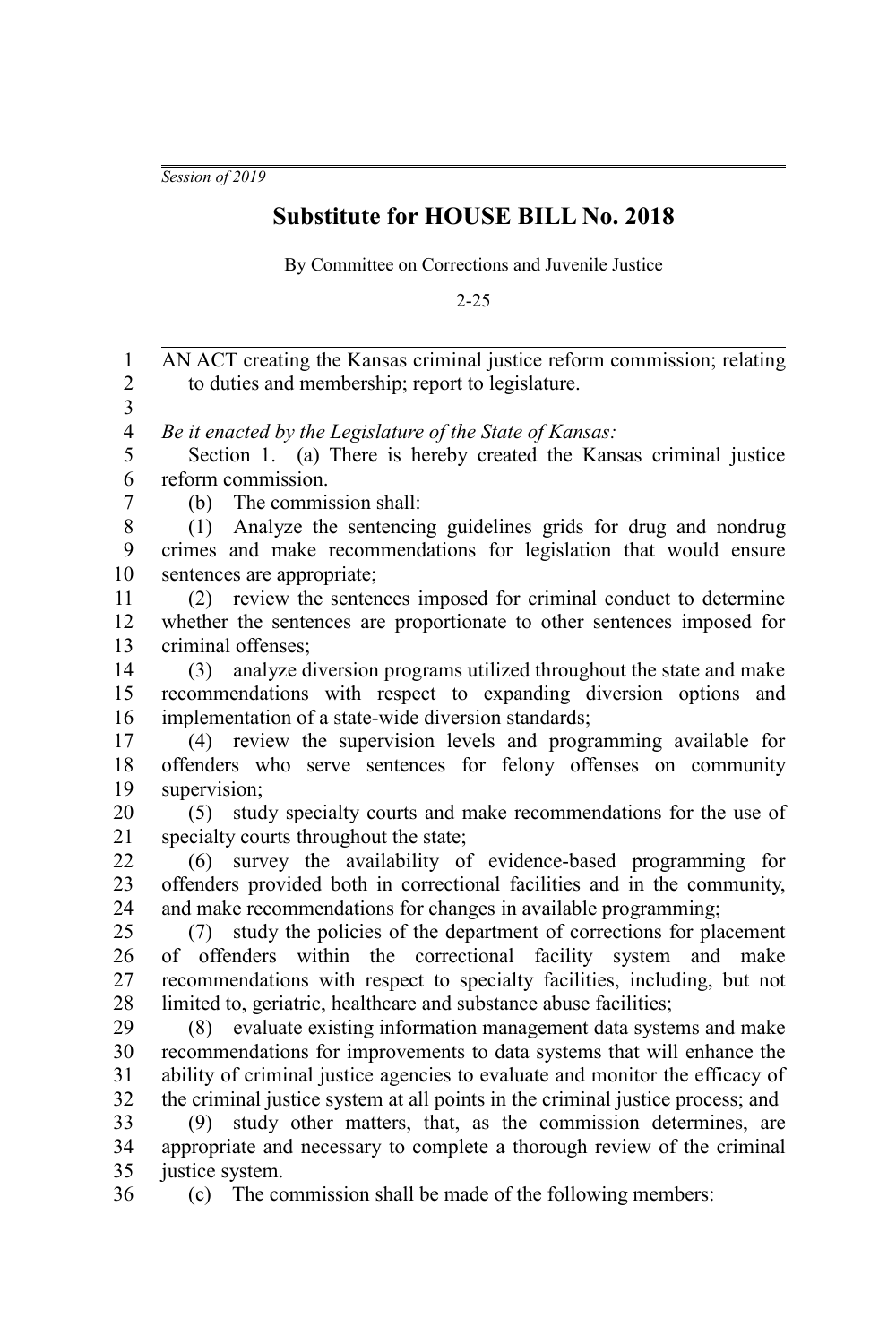the senate;

1 2 3

(1) One member of the Kansas senate appointed by the president of

(2) one member of the Kansas senate appointed by the minority

leader of the senate; (3) one member of the Kansas house of representatives appointed by the speaker of the Kansas house of representatives; (4) one member of the Kansas house of representatives appointed by the minority leader of the Kansas house of representatives; (5) one member of the judicial branch court services appointed by the chief justice of the supreme court; (6) one defense attorney or public defender appointed by the governor; (7) one county or district attorney from an urban area and one county attorney from a rural area appointed by the Kansas county and district attorneys association; (8) one sheriff and one chief of police appointed by the attorney general; (9) one professor of law from the university of Kansas school of law and one professor of law from Washburn university school of law, 4 5 6 7 8 9 10 11 12 13 14 15 16 17 18 19

appointed by the deans of such schools; (10) one drug and alcohol addiction treatment provider appointed by the governor; 20 21 22

(11) one district judge appointed by the Kansas district judges association; 23 24

(12) one district magistrate judge appointed by the Kansas district magistrate judges association; 25 26

(13) one member representative of the faith-based community appointed by the governor; 27 28

(14) one member of a criminal justice reform advocacy organization appointed by the governor; 29 30

(15) one mental health professional appointed the by Kansas community mental health association; 31 32

(16) one member representative of community corrections appointed by the secretary of corrections; and 33 34

(17) the attorney general, the secretary of corrections and the executive director of the Kansas sentencing commission, or such persons' designees, shall serve as ex officio, nonvoting members of the commission. 35 36 37 38

(d) The members of the commission shall elect officers from among its members necessary to discharge its duties. The commission shall receive testimony from interested parties at public hearings to be conducted in the various geographic areas of the state. 39 40 41 42

(e) Each member of the commission shall receive compensation, 43